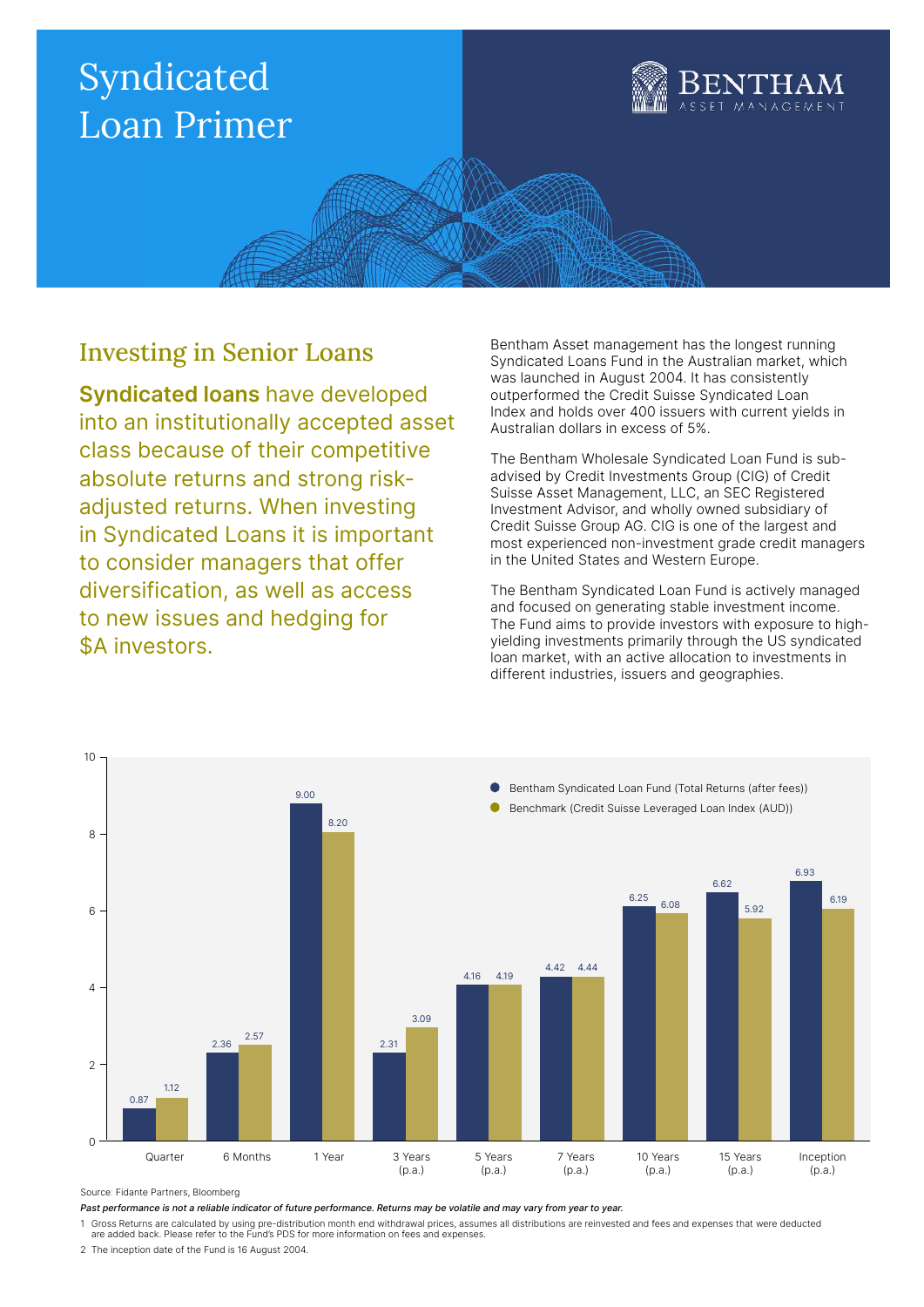### Investing in Senior Loans

'Syndicated loan' is a generic term for a secured loan, usually issued by large companies that have a credit rating of below investment-grade. The term 'Syndicated loan' has been used as the industry accepted term as "leveraged loan" has been found to create confusion as there is no leverage in the securities.

Banks and other financial institutions have been making corporate loans to sub-investment grade quality companies for decades. However, the structure of Syndicated loan market began to evolve in the 1980s with the boom in the Leveraged Buyout Market (LBO) market. By the mid-1990s, non-bank institutional investors started participating in the loan market with the creation of an institutional loan tranche ("TLB"), the introduction of public credit ratings, secondary market trading, mark-tomarket valuations and Syndicated loan indices.

The development of an efficient and liquid Syndicated loan market in the US has greatly impacted its capital markets. The syndicated loan market bridges the private and public fixed income markets and provides borrowers with an alternative to high yield bonds and illiquid bilateral commercial bank loans.

The loan market now attracts a diverse group of investors in similar manner to other public debt securities such as high yield and investment grade bonds. Syndicated loans are actively traded in secondary markets with the total size of the syndicated loan market now in excess of \$US1 Trillion, with secondary trading volumes in 2015 reaching \$591 billion. Given the unique characteristics of syndicated loans, along with the size of the market and growing number of participants, syndicated loans are now an institutionally accepted asset class, and held by many of the world's leading pension and sovereign wealth funds.

The US Syndicated Loan market now consists of more than 1600 individual Loans to companies, many of which are well known brand names such as Callaway Golf, CoreLogic and Virgin media.



### Growth of the Institutional Loan Market

Source: Credit Suisse, as at Dec 2021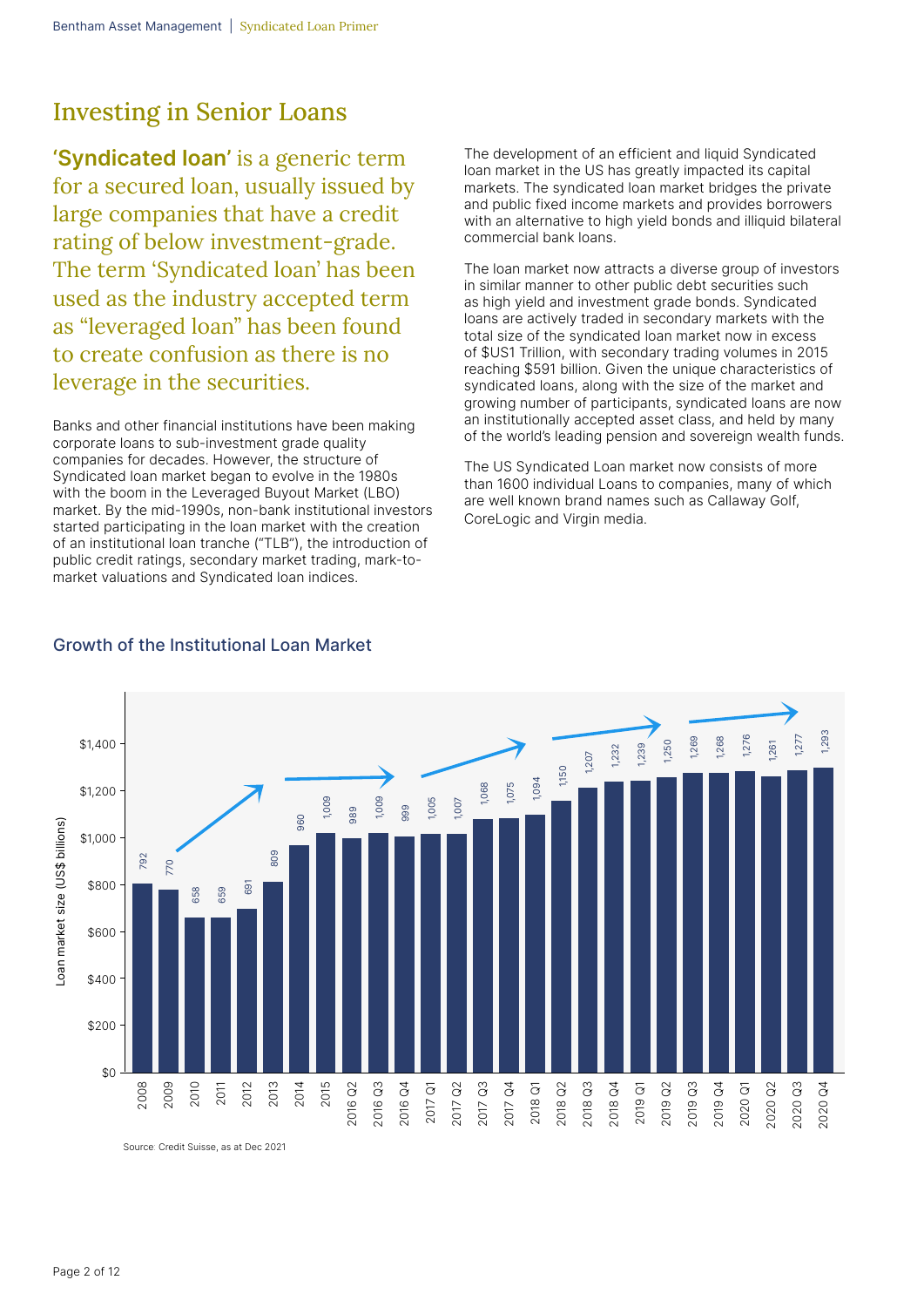## Key Features of Syndicated Loans

### Most Syndicated loans possess the following six characteristics:

### 1. Seniority

Where an instrument ranks in priority of payment is referred to as seniority. Based on this ranking, a borrower will direct payments with the senior most creditors paid first and the most junior equity holders last. Syndicated loans typically sit at the top of the corporate capital structure. Subsequently, borrowers are contractually obligated to make payments (interest and principal) on their "Senior" loans before they make payments to other creditors, including most bondholders.

### Attachment point in the capital structure (example)



### Illustrative example - Attachment point in the capital structure (example)

| Loan %<br>Time                                                                                                                                                                                                                            |            | Equity                              | Senior Sub 9.75 |
|-------------------------------------------------------------------------------------------------------------------------------------------------------------------------------------------------------------------------------------------|------------|-------------------------------------|-----------------|
|                                                                                                                                                                                                                                           |            |                                     |                 |
| Illustrative example - Attachment point in the capital structure (example)                                                                                                                                                                |            |                                     |                 |
| \$mm                                                                                                                                                                                                                                      | PF LTM     | Cumulative<br>Multiple <sup>1</sup> | % of Cap        |
| Revolver <sup>2</sup>                                                                                                                                                                                                                     | 0.0        | 0.0x                                | 0.0%            |
| Term Loan B                                                                                                                                                                                                                               | 450.0      | 3.1x                                | 23.3%           |
| Capital Leases & Other Secured Debt                                                                                                                                                                                                       | 94.0       | 0.6x                                | 4.9%            |
| <b>Total Senior Secured Debt</b>                                                                                                                                                                                                          | \$544.0    | 3.7x                                | 28.2%           |
| <b>Senior Unsecured Notes</b>                                                                                                                                                                                                             | 250.0      | 1.7x                                | 13.0%           |
| <b>Total Senior Secured Debt</b>                                                                                                                                                                                                          | \$794.0    | 5.4x                                | 41.2%           |
| Cash                                                                                                                                                                                                                                      | (145.0)    | (1.0x)                              | (7.5%)          |
| <b>Net Debt</b>                                                                                                                                                                                                                           | \$649.5    | 4.4x                                | 33.7%           |
| Market Capitalisation <sup>3</sup>                                                                                                                                                                                                        | 1,278.5    | 8.7x                                | 66.3%           |
| <b>Total Capitalisation4</b>                                                                                                                                                                                                              | \$1,972.50 | 13.2x                               | 100.0%          |
| 1. PF leverage stats based on 9/30/2014 Adjusted EBITDAMI of \$146.2 million<br>2. \$250 million Revolved Credit Facility due 2020<br>3. Share price as of 3/3/2015<br>4. Excludes Minority interest of \$3.39.1 million as of 12/31/2014 |            |                                     |                 |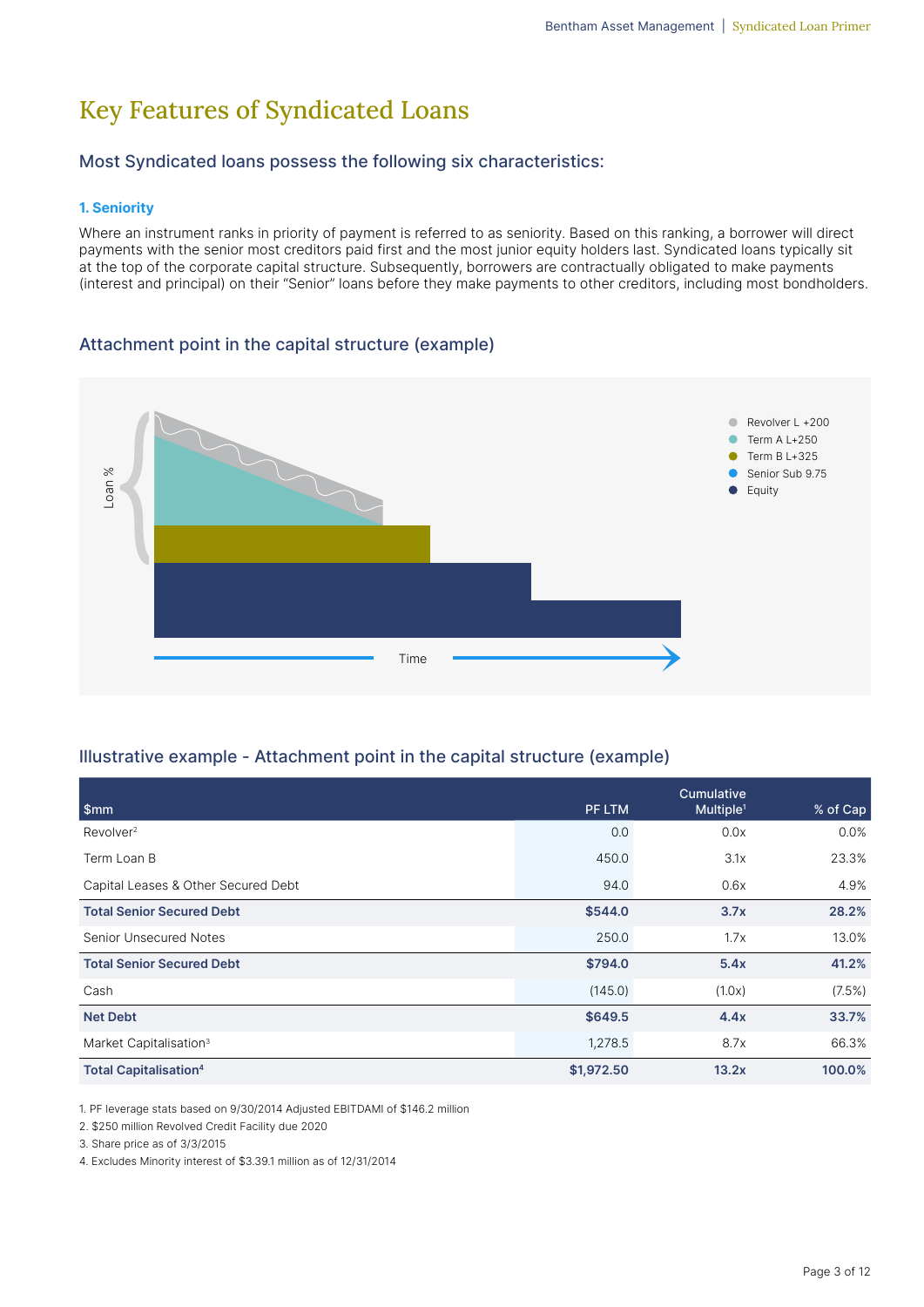#### 2. Security

Syndicated loans are generally secured by the company's physical assets including cash, property, plant and equipment. The majority of Syndicated loans have a first ranking ("first-lien") priority against these assets in the event of a default. This means that in the event of a bankruptcy, liquidation or restructuring lenders have the right to take-possession of the business or assets in order to maximize their recoveries.

#### 3. Floating Rate Coupon

The coupons for Syndicated loans, unlike most other debt instruments in the US (e.g. high yield bonds) - are floating rate in nature. They pay a spread over a specified benchmark, generally 3-month USD Libor. Accordingly, loans also have low sensitivity to rate movements because their coupons are typically reset every three months. As a result, loans have interest rate duration close to zero and provide investors some protection against rising rates.



Source UBS, Barclays, JP Morgan, Credit Suisse

### Libor/bank bill floor

The rate of interest on a floating rate loan such as a Syndicated Loan is typically the sum of 3-month (often 1 month or 6-month) LIBOR and a credit spread, which is intended to represent the lenders' return for taking credit risk on the relevant borrower.

In recent years, short-term lending rates have dropped dramatically. To protect loan investors from the prospect of negative interest rates but also to entice yield based investors away from other asset classes (such as high yield bonds) the floating rate leveraged-loan market has responded to the low interest rate environment by adopting LIBOR floors, the purpose of which is to give leveraged loan investors a guaranteed minimum yield on the loans they invest in no matter how low LIBOR falls or for how long.

For example, a USD loan entered into at the beginning of 2016 with a margin of 5.00 per cent and a LIBOR floor of 1 per cent will pay 6.00 per cent despite the fact that 3 month USD LIBOR currently trades at 0.70.

Note that LIBOR is being replaced by new base rates from 2022 (including SOFR and SONYA).

#### 4. Covenants

Syndicated loans offer lenders potential credit risk protections in the form of maintenance covenants, which require issuers to meet well-defined financial tests every reporting period. Borrowers in violation of these covenants may need to seek an amendment to their credit agreements from investors/lenders and pay fees or increase the fixed credit spread in exchange for investor/ lender approval. Typical maintenance covenants are based on total leverage, interest coverage and maximum capital expenditures, and are usually tested quarterly. Incurrence covenants force the borrower to comply with predetermined criteria when the borrowers issue more debt. A breach of any covenant triggers a "technical default" which gives lenders crucial bargaining rights to renegotiate terms and protect their capital when a business is deteriorating.

Cov-Lite loans are loans without maintenance covenants. These loans typically have Incurrence covenants. In Cov-lite loans covenants typical exist in the form of spending restrictions (eg CAPEX) and controls of cash outside of the secured lender group.

### 5. Callability

The majority of the Syndicated loan market is continuously callable. In recent years, a "soft call" provision, generally at 101, has emerged to protect investors in the event the company wishes to refinance an existing loan with a new loan issuance within a limited time period. This callability puts a relatively low price ceiling on the loan market. While this feature gives Syndicated loans a negative convexity, fees are sometimes associated with these repayments, which can help offset the reinvestment risk.

#### 6. Varying Repayment Profiles

A typical borrower in the Syndicated loan market will have a number of different facilities which rank equally to each other ("pari passu") in payment and security ranking but will have varying repayment profiles to suit the cash flow profile of the underlying business and the various investor types participating in the Syndicated loan market. These facilities typically include revolving credit facilities and amortizing tranches ("Pro-rata") tranches and bullet ("Institutional") tranches.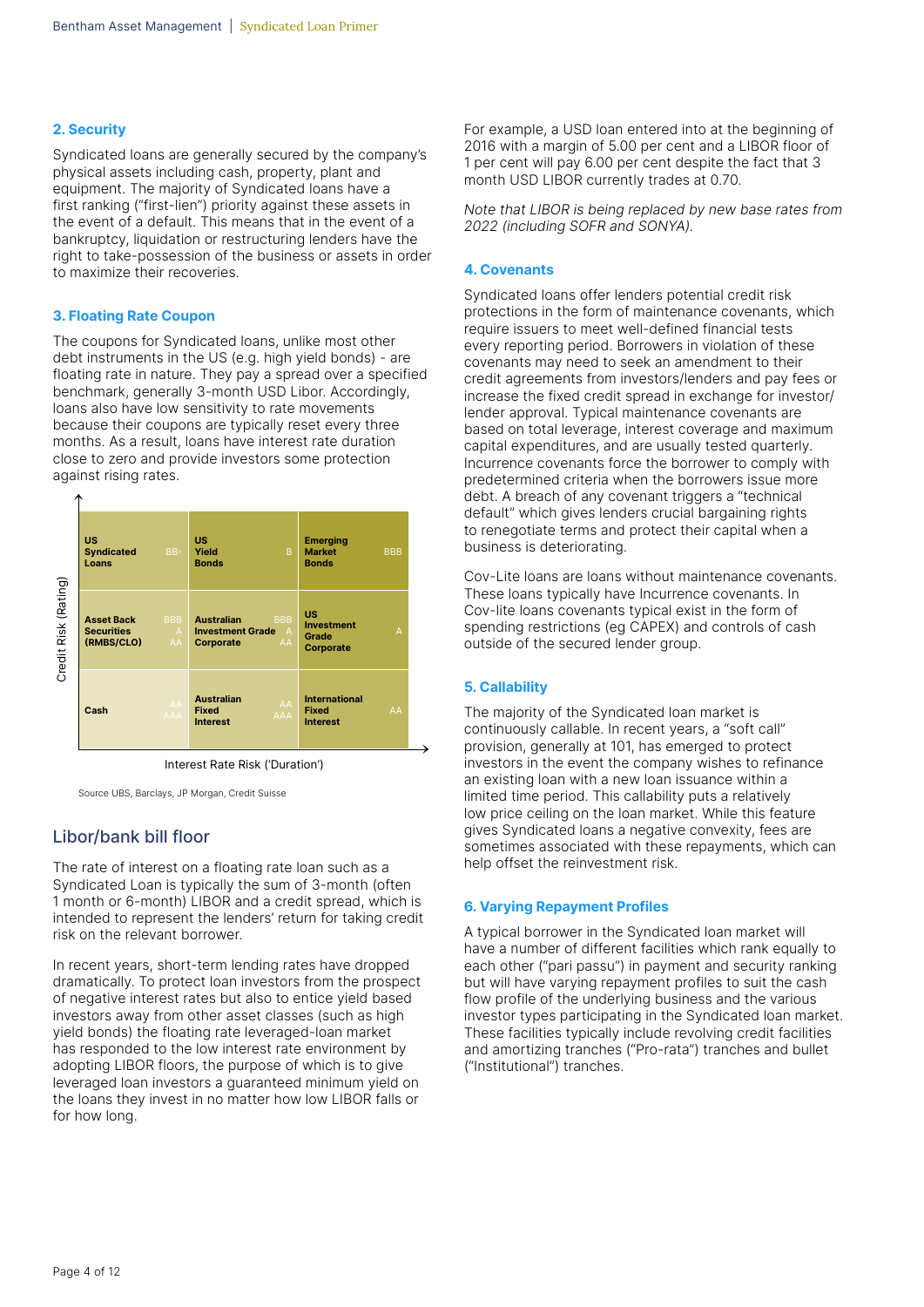| <b>Facility Type</b>                              | <b>Key Features</b>                                                                                                                                                           | <b>Typical Investors</b> |
|---------------------------------------------------|-------------------------------------------------------------------------------------------------------------------------------------------------------------------------------|--------------------------|
| Revolving Credit / Letter<br>of Credit Facilities | • Typically undrawn or partially drawn<br>• Can be borrowed and repaid multiple times over the facility's life<br>• Used to support company liquidity and unfunded quarantees | <b>Banks</b>             |
| Amortizing Tranche                                | • Fully drawn capital<br>• Repays gradually over life of facility according to pre-determined<br>repayment profile                                                            | <b>Banks</b>             |
| Bullet ("Institutional")<br>Tranche               | • Fully drawn capital<br>• Repays at facility maturity, tenor varies but generally 6-8 years life                                                                             | Institutional Investors  |

### Table 2: A summary of typical loan structures

Source: Bentham, S&P LCD quarterly Data

### Loan Market

### Market Snapshot

The Global Syndicated loan market has a total value in excess of US\$1 trillion with a highly diverse range of industries represented. The average Syndicated loan issuer is a large corporate with a external credit rating B. New issue transactions currently have Senior Leverage of 4.39x, Total Leverage of 5.2x and [ ]% contributed equity. New issuance over the 12mths to Sep 2021 total US\$679 million.

#### **Other** Electronics/electric Health care Business equipment and services Utilities Retailers (other than food/drug) Hotels/motels/inns and casinos Oil and gas Chemical/Plastics Telecommunications Leisure Financial Intermediaries Broadcast radio and television Automotive Publishing Cable television Aerospace and defense Building and development Food products Containers and glass products 0% 5% 10% 15% 20% 25% 20.80% 15.48% 9.79% 9.72% 2.24% 3.17% 3.39% 2.42% 4.36% 3.85% 3.73% 2.28% 1.93% 2.89% 1.25% 3.56% 2.14% 3.41% 1.59% 2.01%

### Par Amount of Outstanding Syndicated Loans – By Industry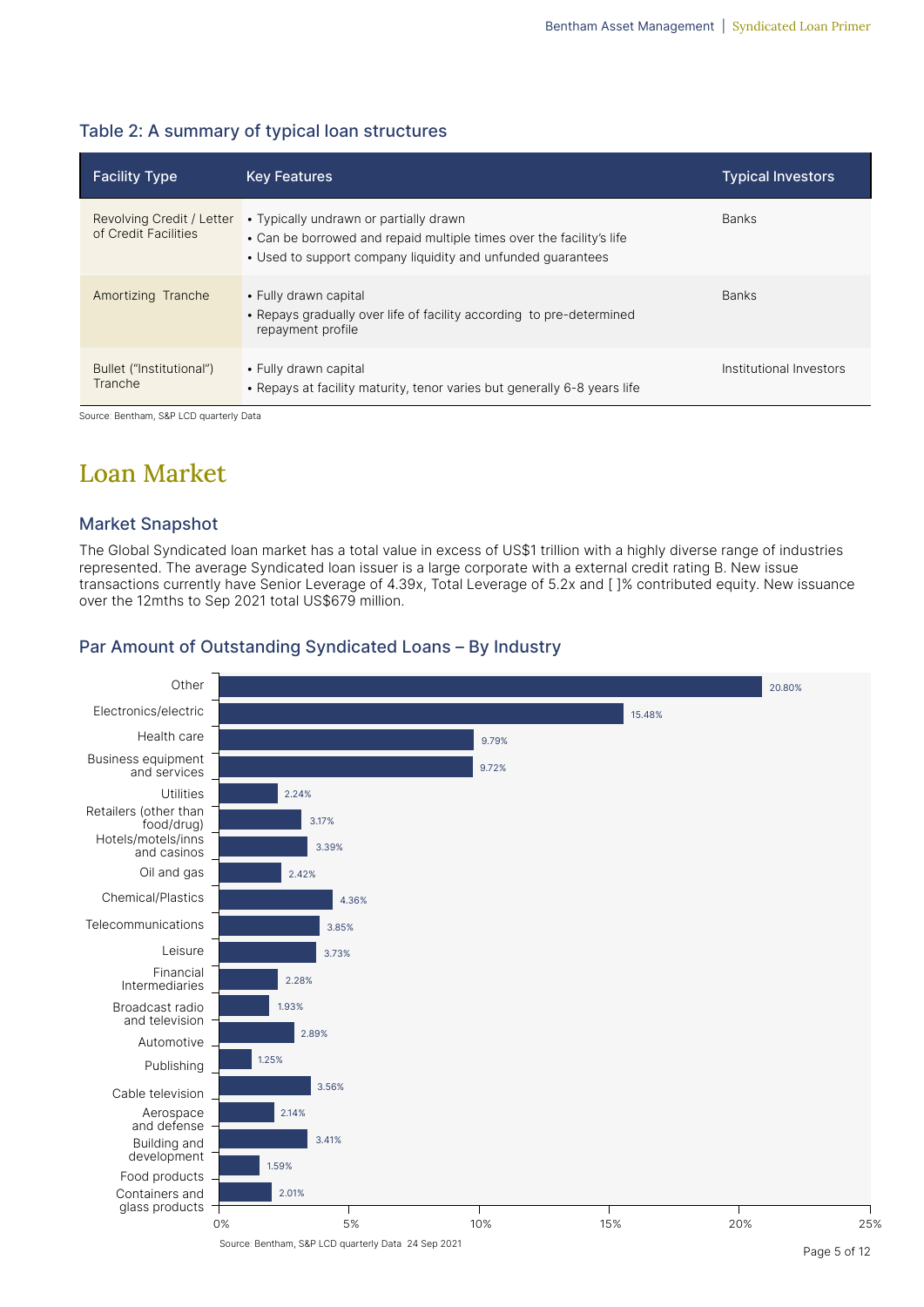## Key Participants

The primary participants in the loan market are banks and institutional investors.

Bank participants in the loan market include commercial banks, savings and loan institutions, securities' firms and investment banks. Banks typically provide the undrawn facilities (revolving credit facilities, letters of credit) and amortizing term loans under a syndicated loan agreement ("Pro Rata tranches"). While historically large participants in the loan market, banks only accounted for 13.8 percent of 2020 primarily volume in the loan market.

Institutional investor involvement in the loan market is very diverse and comprises investors with varying return, risk and liquidity profiles. Institutional investors primarily invest in the "Institutional Tranches" or Term Loan B structures in the market. There are four primary types of institutional investors: Collateralized Loan Obligations, Loan Mutual Funds, Insurance/Finance companies and Other Institutional Investors (Including High Yield Mutual Funds and Credit Hedge Funds). Institutional investors accounted for 86.2 percent of 2020 primarily volume in the loan market.

### Table 3**:** The Syndicated Loan Institutional Investor Base

| <b>Investor Type</b>                      | <b>Summary Description</b>                                                                                 | 2021 Share of Primary<br><b>Loan Demand</b> |
|-------------------------------------------|------------------------------------------------------------------------------------------------------------|---------------------------------------------|
| Collateralized Loan<br><b>Obligations</b> | • Special Purpose vehicle designed to manage pools of Syndicated<br>loans                                  | 73.8%                                       |
|                                           | • Financed by separate tranches of debt with public ratings from<br>"AAA" to "B", as well as equity        |                                             |
| Loan Mutual Funds                         | • Open ended mutual funds focused on the loan market                                                       | 14%                                         |
|                                           | • Generally benchmarked to Syndicated Ioan indices                                                         |                                             |
| Other Institutional<br>Credit Investors   | • Include High Yield Mutual Funds, Credit and Multi-strategy Hedge<br><b>Funds</b>                         | 5.9%                                        |
|                                           | • Various strategies with different return, risk and liquidity<br>characteristics                          |                                             |
| Insurance & Finance<br>Companies          | • Diverse mandates but more focus on asset backed and unrated<br>tranches due to regulatory capital models | 6.4%                                        |

Source: Bentham, S&P LCD quarterly Data Q1 Sep 2021

## Sources of Loan Supply

Syndicated loan new issues are primarily driven by the corporate activity of subinvestment grade companies including mergers, acquisitions, special dividends and capital expenditures. Historically Syndicated buyout and M&A activity has been the primary source of new Syndicated loan deals.

## New Issue Volumes by Purpose (YTD Sep 2021)



Source: S&P LCD quarterly Data Q3 Sep 2021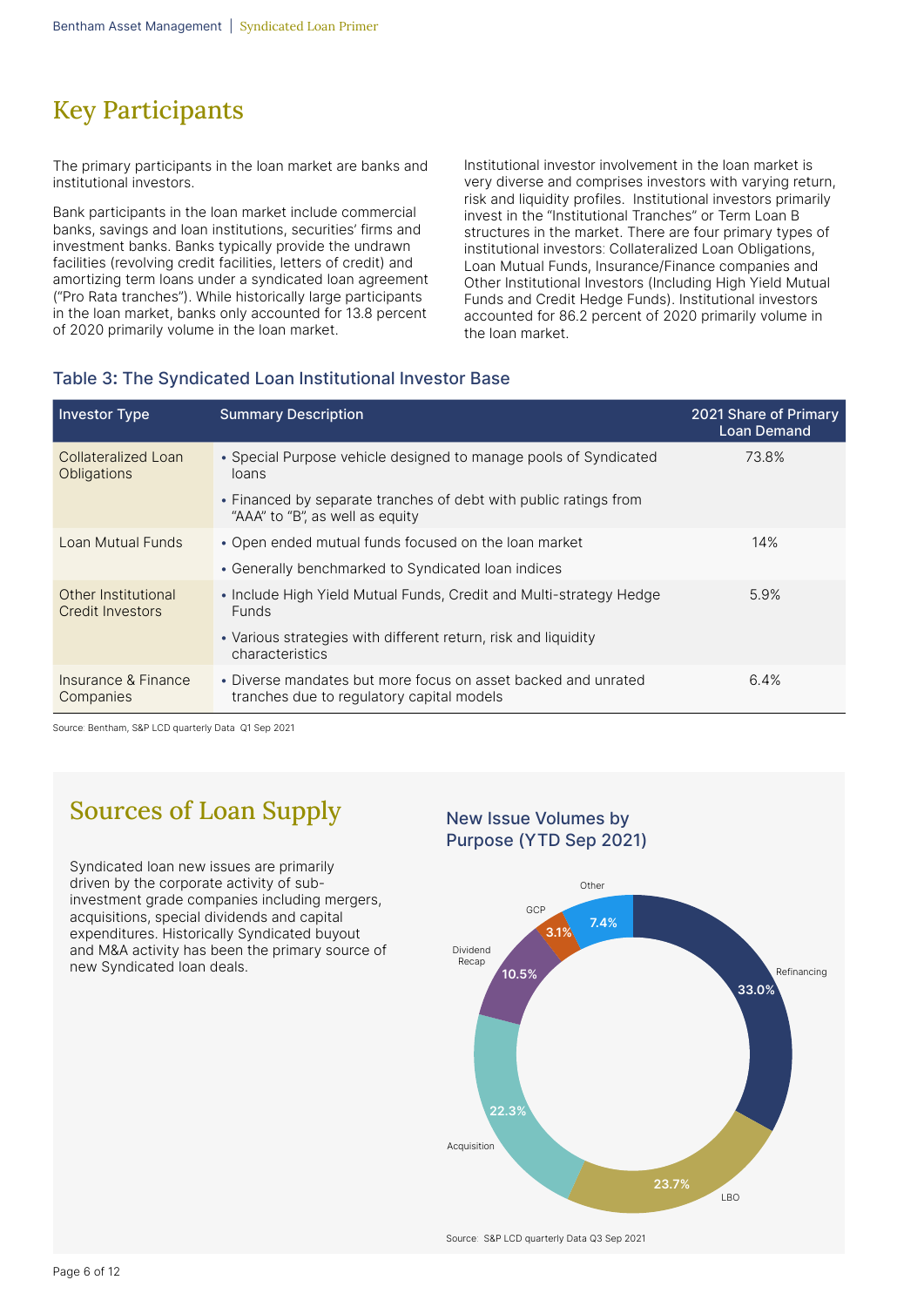## Secondary Market Liquidity and Trading

The loan market has an actively traded secondary market with secondary trading volumes for the 12mths to Aug 2021 reaching \$754 billion (or c.60% of total loans outstanding). Typically secondary trading volumes increase during periods of volatility.

### Loans Secondary Trading Volume



Source: LSTA, as at Aug 2021

### Loans Secondary Trading Volume



Source: Bentham, Bloomberg and S&P LCD.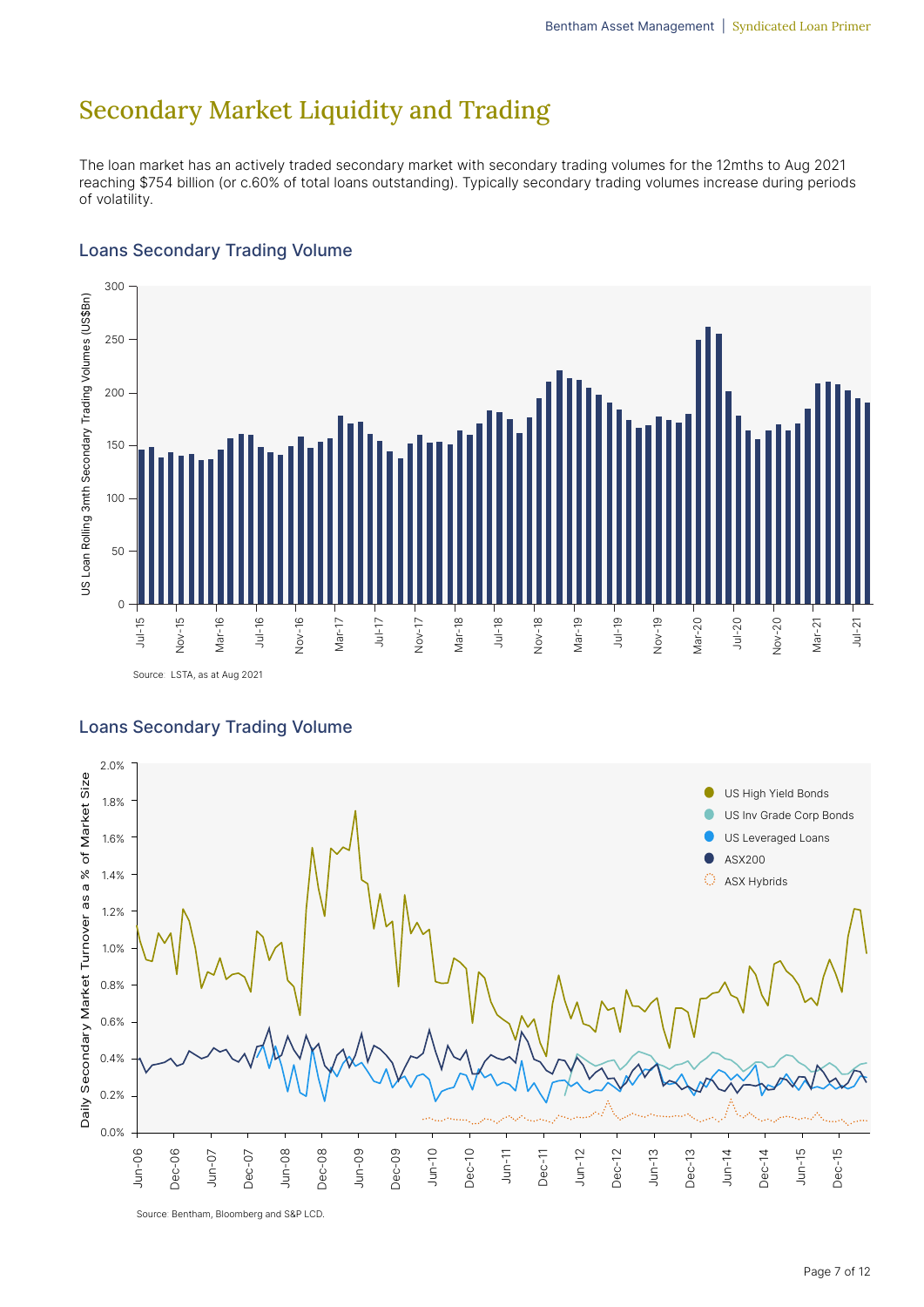Aside from secondary market liquidity, loans have an in-built liquidity mechanism given they are fixed maturity instruments. On average, greater than 20% of the loan market repays every year.





### Syndicated Loans in a Portfolio

### High Credit Spreads and Floating Rate Coupons

Syndicated loans offer high credit spreads relative to investment grade and other fixed income and comparable credit spreads to high yield bonds. As a floating rate instruments, syndicated loans are also insulated from rising rates, unlike the majority of other fixed income instruments which carry more interest rate risk (see chart below).



\* Syndicated Loans are floating rate, but libor floors currently add IR duration with high convexity

Source: Barclays Capital, Bentham, Bloomberg, JP Morgan (EMBI+) and UBS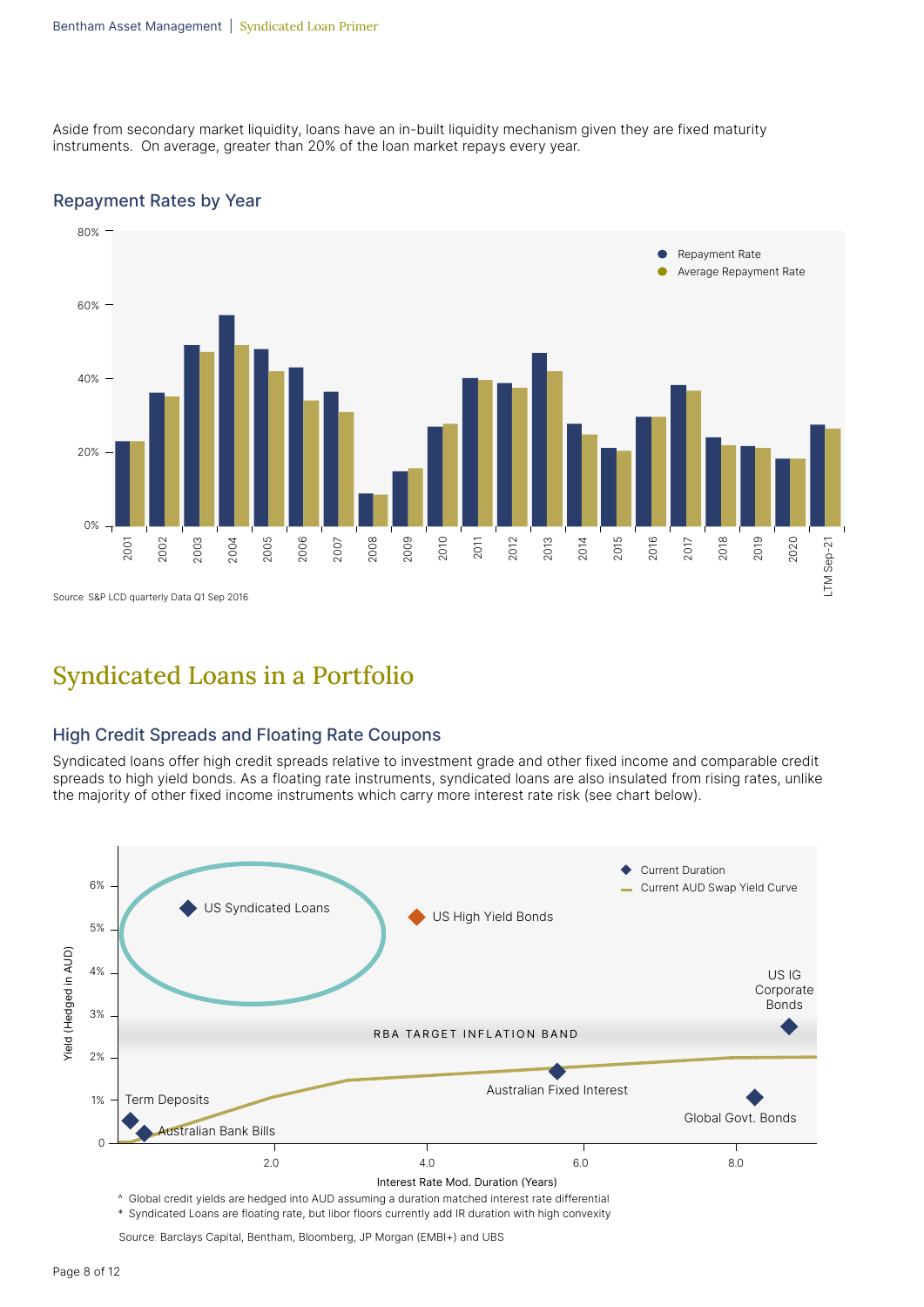### Downside Protection

Given syndicated loans are senior secured, they typically fare better than other corporate debt instruments in the event of default. Therefore, in a bull market, Syndicated loans can perform well as underlying corporate fundamentals improve. In a bear market, the first-lien on assets provides a natural floor to loan prices. The table below outlines historical recovery rates for syndicated loans relative to other sub-investment grade credit instruments.



### Diversification

Syndicated loans can reduce overall risk when added to portfolios of Government bonds and equities. Investors can lower overall volatility, and improve returns per unit of risk by allocating a percentage of their portfolios to Syndicated loans.

The table below shows trade-off scenarios between adding Syndicated loans to a portfolio of equities and government bonds. Clearly, adding Syndicated loans to a portfolio of equities can significantly reduce volatility, with only a small decrease in overall returns. Adding Syndicated Loans to a portfolio of Government bonds can improve overall returns with only a moderate increase in volatility.

Importantly, forward looking asset class return profiles are likely to differ from the past. Government bond yields are low when compared with history despite a higher inflation risk. Share market valuations seem reasonable when compared with history but growth drivers such as cheap leverage and high commodity prices may be absent going forward; credit market yields are currently much higher than historical levels.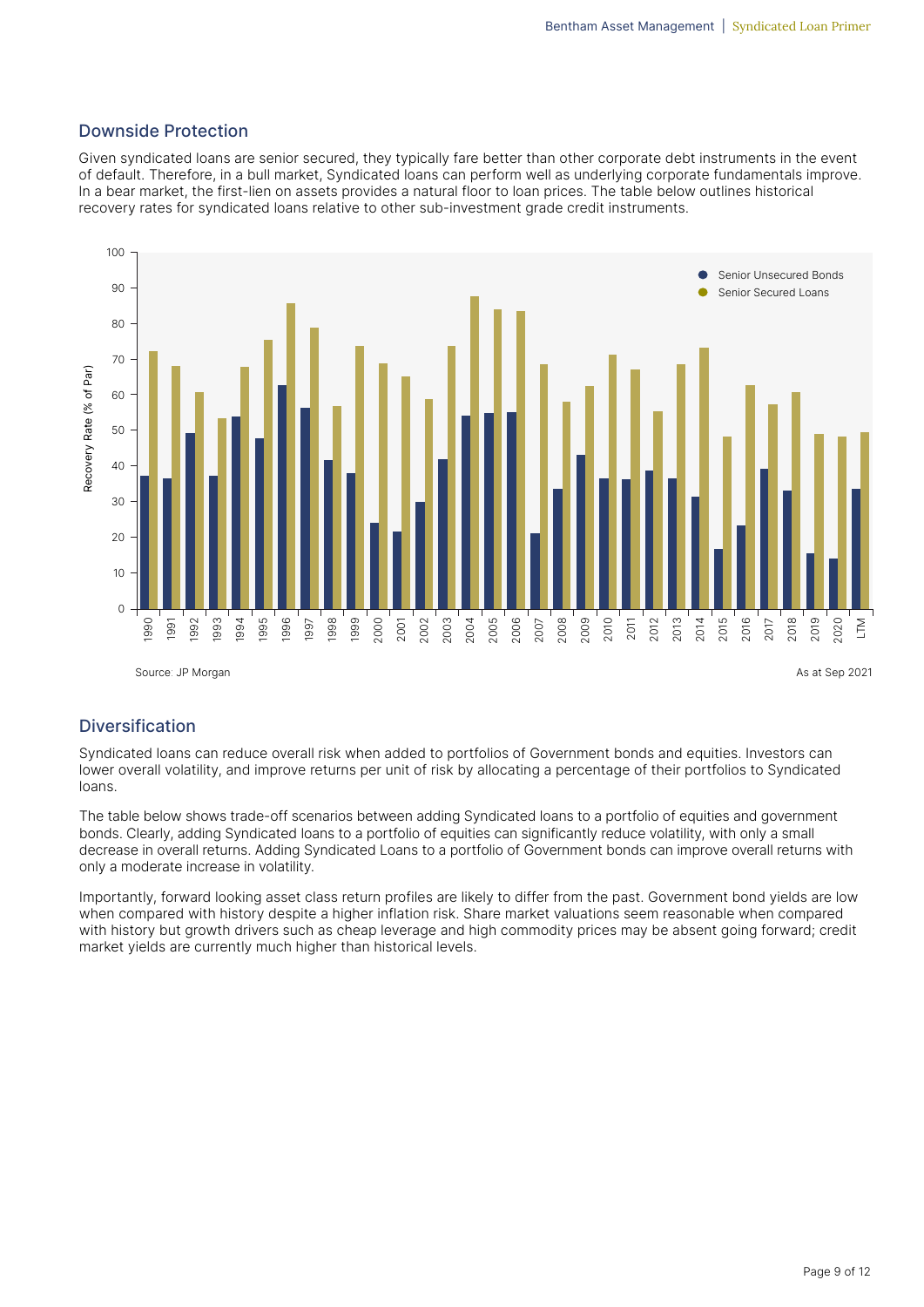

In addition, correlations between Syndicated loans and most other asset classes over the period from 1992 through October 2021 have been relatively low or negative. In practice, this means that Syndicated loans have the potential to provide additional diversification to an investor's portfolio and to reduce overall portfolio volatility.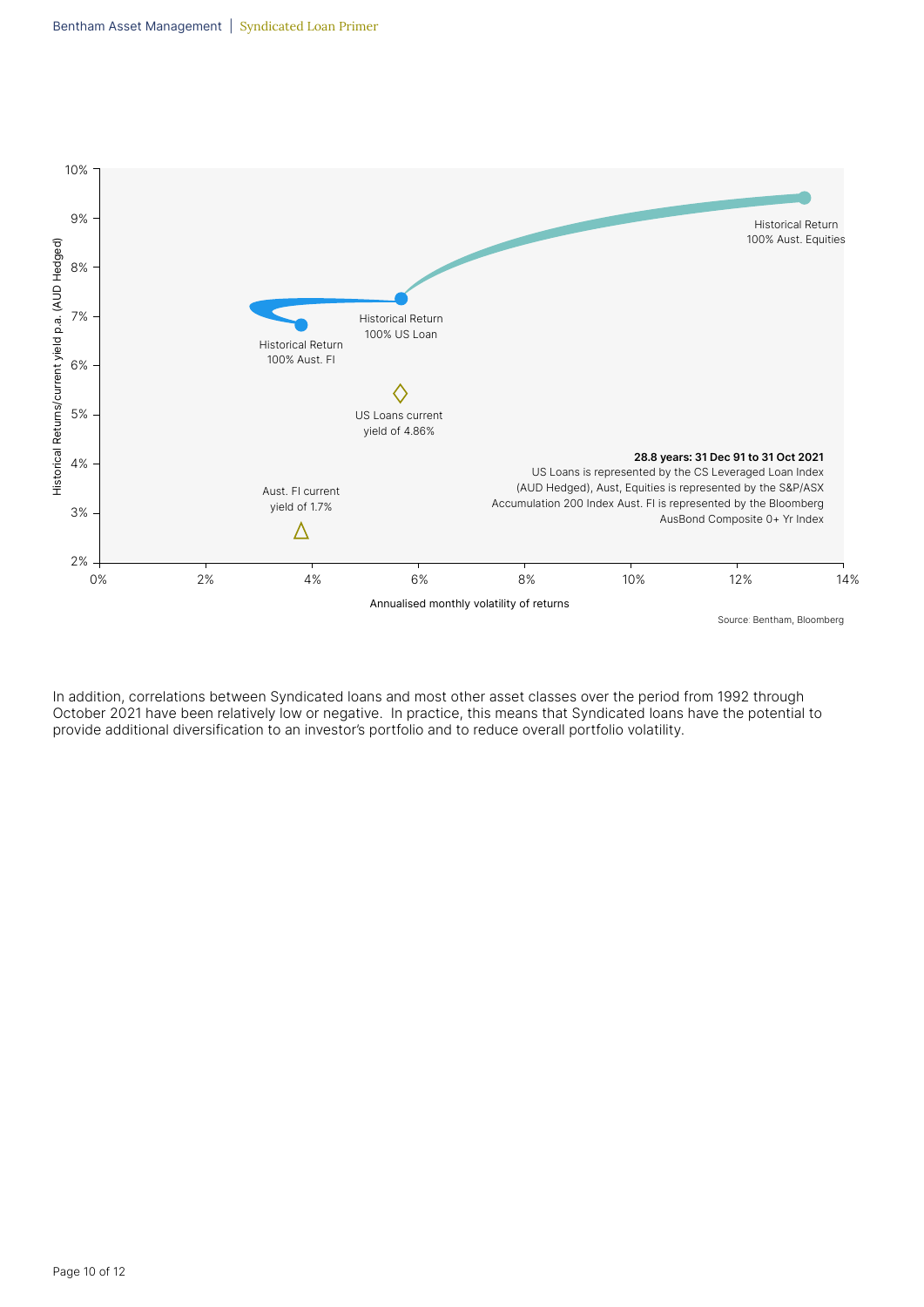# Appendix

### **Glossary**

Cash Sweep – A Cash sweep, or Debt sweep, is the mandatory use of excess free cash flows to pay down outstanding debt rather than distribute it to shareholders. Firms always have the option to pay down debt with excess cash, but they do not always choose to do so. This can lead to firms burning their cash reserves and putting them into worse situations in the future. A cash sweep forces the firm to pay at least a portion of all excess cash flows a year to pay down its debt at a quicker rate to minimize credit risk and liability.

Covenant – A clause in a contract that requires one party to do, or refrain from doing, certain things. Often, a restriction on a borrower imposed by a lender (also called restrictive covenant).

Covenant-Lite – A Syndicated loan with no maintenance tests/covenants to protect the lender.

Credit Rating - A published ranking, based on detailed financial analysis by a credit bureau, of one's financial history, specifically as it relates to one's ability to meet debt obligations. The highest rating is usually AAA, and the lowest is D. Lenders use this information to decide whether to approve a loan.

Derivative – A financial instrument whose characteristics and value depend upon the characteristics and value of an underlier, typically a commodity, bond, equity or currency. Examples of derivatives include futures and options. Advanced investors sometimes purchase or sell derivatives to manage the risk associated with the underlying security, to protect against fluctuations in value, or to profit from periods of inactivity or decline. These techniques can be quite complicated and quite risky.

Incurrence Test – Protects the lender by disallowing additional debt from being incurred unless specific covenants are met.

Maintenance Test - Protects the lender by insuring that covenants must be met on multiple test dates and not only when new debt is issued.

Second Lien – Syndicated loan with subordinated claim on assets in the event of a default. This claim comes before unsecured debt holders.

Market Flex – A provision in bank loan financing fee letters that permits the agent banks to change the amount, pricing, structure, yield, tenor, conditions and other terms of the financing if necessary to successfully syndicate the loans. This flexibility is referred to as the "flex language" or "market flex provision."

LIBOR floors – As the name implies, LIBOR floors put a floor under the base rate for loans. If a loan has a 3% LIBOR floor and LIBOR falls below this level, the base rate for any resets default to 3%.

Credit derivative – A contract between two parties that allows for the use of a derivative instrument to transfer credit risk from one party to another. The party transferring risk away has to pay a fee to the party that will take the risk.

Staple financing – Staple financing is a financing agreement "stapled on" to an acquisition, typically by the M&A advisor. So, if a private equity firm is working with an investment bank to acquire a property, that bank, or a group of banks, may provide a staple financing to ensure that the firm has the ability to complete the deal.

Market-clearing level – As this phrase implies, the price or spread at which a deal clears the primary market.

Disintermediation – Disintermediation refers to the process where banks are replaced (or disintermediated) by institutional investors. This is the process that the loan market has been undergoing for the past 20 years. Another example is the mortgage market where the primary capital providers have evolved from banks and savings and loan institutions to conduits structured by Fannie Mae, Freddie Mac, and the other mortgage securitization shops. Of course, the list of disintermediated markets is long and growing.

Loss given default - This is simply a measure of how much creditors lose when an issuer defaults. The loss will vary depending on creditor class and the enterprise value of the business when it defaults. All things being equal, secured creditors will lose less than unsecured creditors. Likewise, senior creditors will lose less than subordinated creditors.

Recovery – Recovery is the opposite of loss given default—it is the amount a creditor recovers, rather than loses, in a given default.

Rich/cheap – This is terminology imported from the bond market to the loan market. If you refer to a loan as rich, it means it is trading at a spread that is low compared with other similarly rated loans in the same sector.

Distressed loans – In the loan market, loans traded at less than 80 cents on the dollar are usually considered distressed. In the bond market, the common definition is a spread of 1,000 bps or more. For loans, however, calculating spreads is an elusive art (see above) and therefore a more pedestrian price measure is used.

Default rate – Calculated by either number of loans or principal amount. The formula is similar. For default rate by number of loans: the number of loans that default over a given 12-month period divided by the number of loans outstanding at the beginning of that period. For default rate by principal amount: the amount of loans that default over a 12-month period divided by the total amount outstanding at the beginning of the period.

Standard & Poor's defines a default for the purposes of calculating default rates as a loan that is either (1) rated 'D' by Standard & Poor's, (2) to an issuer that has filed for bankruptcy, or (3) in payment default on interest or principal.